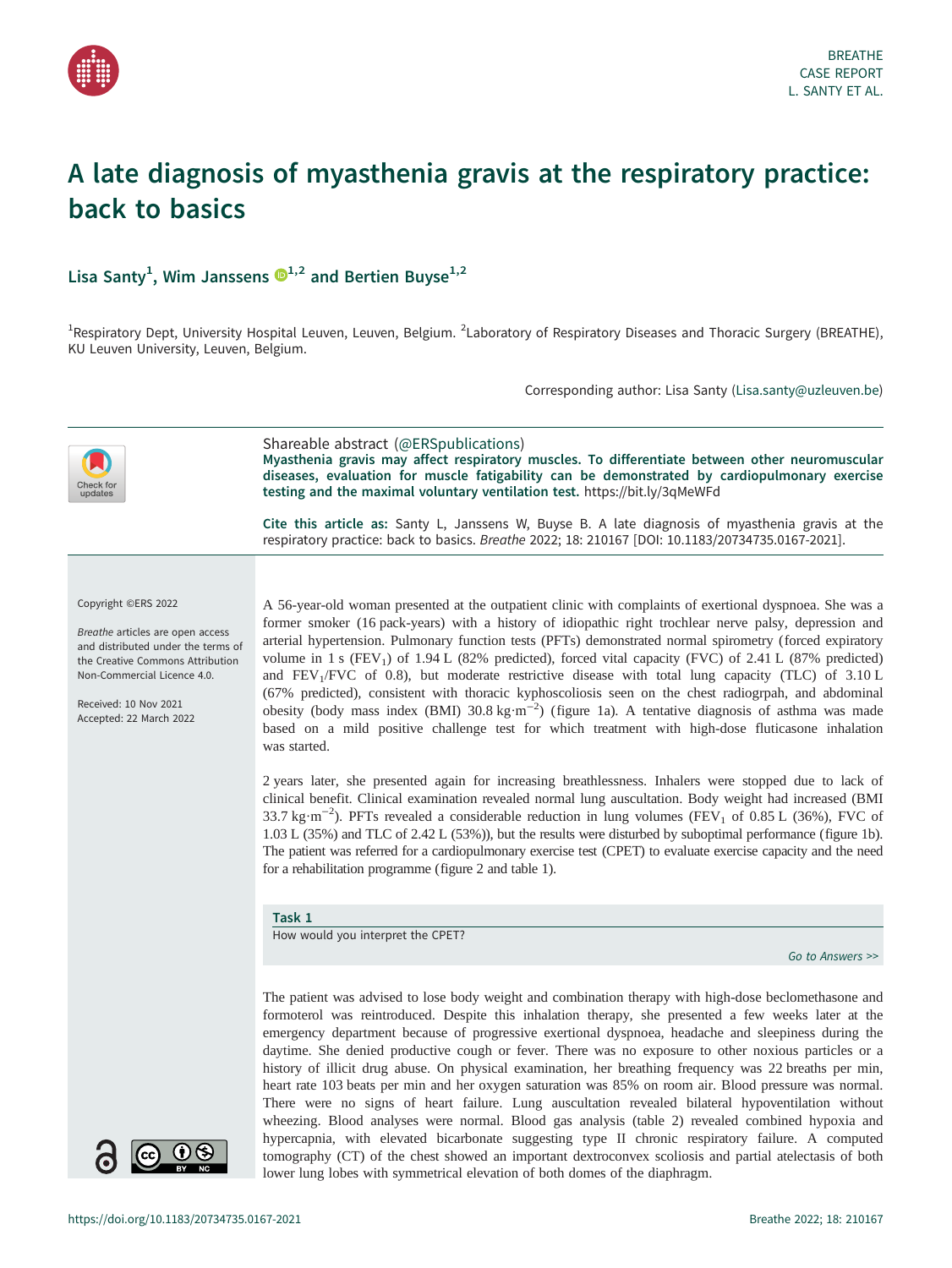<span id="page-1-0"></span>

|                                                                              | Predicted | Pre-ventolin | % Pred | Post-ventolin |                          | Predicted | Pre-ventolin | % Pred | Post-ventolin |
|------------------------------------------------------------------------------|-----------|--------------|--------|---------------|--------------------------|-----------|--------------|--------|---------------|
| Spirometry                                                                   |           |              |        |               | Spirometry               |           |              |        |               |
| FVC, L                                                                       | 3.18      | 2.41         | 87     | 2.27          | FVC, L                   | 2.97      | 1.03         | 35     | 1.11          |
| $FEV_1$ , L                                                                  | 2.55      | 1.94         | 82     | 1.91          | FEV <sub>1</sub> , L     | 2.37      | 0.85         | 36     | 0.99          |
| FEV <sub>1</sub> /FVC, %                                                     | 80.47     | 80.73        | 101    | 84.11         | FEV <sub>1</sub> /FVC, % | 80.06     | 82.88        | 104    | 89.03         |
| PEF, $L-s^{-1}$                                                              | 6.02      | 4.31         | 71     | 4.93          | PEF, $L-s^{-1}$          | 5.79      | 2.62         | 45     | 2.61          |
| Lung volumes                                                                 |           |              |        |               |                          |           |              |        |               |
| RV, L                                                                        | 1.73      | 1.23         | 71     |               |                          |           |              |        |               |
| TGV, L                                                                       | 2.62      | 1.65         | 63     |               |                          |           |              |        |               |
| TLC, L                                                                       | 4.71      | 3.10         | 66     |               |                          |           |              |        |               |
| <b>Diffusion</b>                                                             |           |              |        |               |                          |           |              |        |               |
| $D_{\text{LCO}}$ , mmol·min <sup>-1</sup> ·kPa <sup>-1</sup>                 | 7.64      | 5.34         | 70     |               |                          |           |              |        |               |
| $K_{\text{CO}}$ , mmol·min <sup>-1</sup> ·kPa <sup>-1</sup> ·L <sup>-1</sup> | 1.65      | 1.44         | 87     |               |                          |           |              |        |               |

FIGURE 1 Flow–volume curves and pulmonary lung function test (PFT) results. a) First PFT with normal spirometry with moderate restrictive disease. b) Control spirometry 2 years later with considerable drop in forced expiratory volume in 1 s (FEV<sub>1</sub>) and forced vital capacity (FVC). Pred: predicted; PEF: peak expiratory flow; RV: residual volume; TGV: thoracic gas volume; TLC: total lung capacity; D<sub>LCO</sub>: diffusion capacity of the lung for carbon monoxide;  $K_{CO}$ : transfer coefficient of the lung for carbon monoxide.

# Task 2

- What are the potential differential diagnoses?
- a) Interstitial lung disease (ILD)
- b) Neuromuscular disease (NMD)
- c) Chest wall deformation
- d) Obesity hypoventilation

[Go to Answers >>](#page-5-0)

Because of this restrictive pattern and the radiographic suggestion of diaphragm weakness, an additional diaphragm fluoroscopy (also called a "sniff test") was performed which demonstrated reduced but symmetrical movement of both domes, without paradoxical motion on sniffing. A nerve conduction study of phrenic nerves was considered normal. Hand grip force was measured by dynamometry and was only modestly reduced to 220 Newton (85% predicted). In contrast, measurement of respiratory muscle forces with maximal inspiratory and expiratory mouth pressures (MIP and MEP tests) were severely reduced: 28 cmH<sub>2</sub>O (36% predicted; predictive values based on SCLAUSER PESSOA et al. [[1\]](#page-6-0)) and 57 cmH<sub>2</sub>O (45% predicted; predictive values based on ROCHESTER et al. [\[2\]](#page-6-0).), respectively.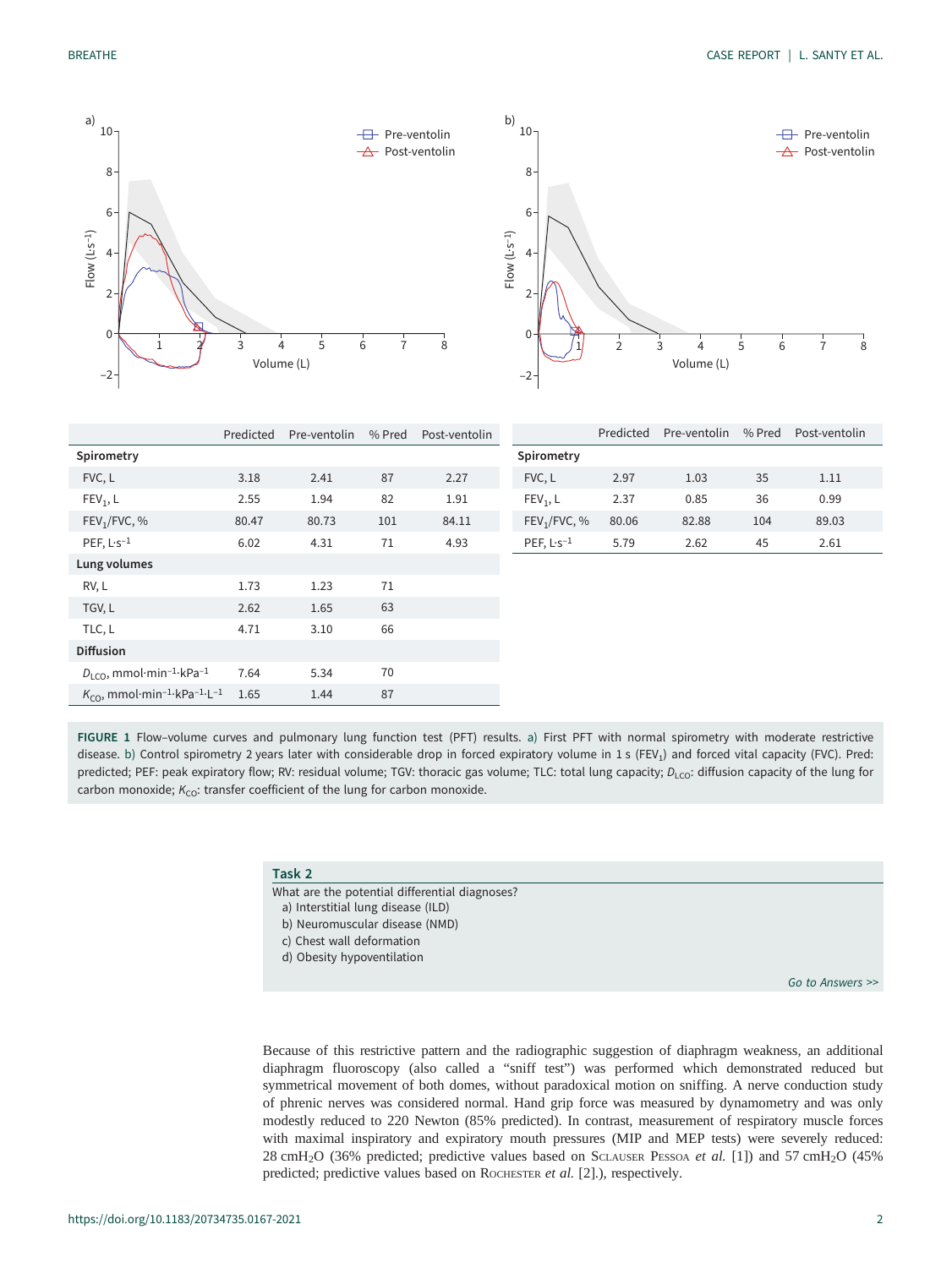<span id="page-2-0"></span>

FIGURE 2 Cardiopulmonary exercise test. Peak ventilator responses showed a minute ventilation (V′<sub>E</sub>) of 30 L·min<sup>−1</sup>, without clear signs of disturbed gas exchange. Pay attention to the maximum voluntary ventilation and the fainting amplitude of the tidal breaths severely over the testing period. Cardiopulmonary exercise test data are presented in table 1. VT: ventilatory threshold;  $P_{\text{ETO}_2}$ : end-tidal partial pressure of oxygen;  $P_{\text{ETCO}_2}$ : end-tidal partial pressure of carbon dioxide;  $V'_{\text{CO}_2}$ : carbon dioxide production.

| TABLE 1 Cardiopulmonary exercise test                    |         |        |           |          |  |
|----------------------------------------------------------|---------|--------|-----------|----------|--|
|                                                          | Maximum | % Pred | <b>AT</b> | AT % Max |  |
| Peak cardiovascular responses                            |         |        |           |          |  |
| $V_{O_2}$ per kg, mL·min <sup>-1</sup> ·kg <sup>-1</sup> | 12.2    | 67     | 9.4       | 77       |  |
| $V_{CO_2}$ , mL·min <sup>-1</sup>                        | 974     |        | 540       | 55       |  |
| Work, Watts                                              | 40      | 48     | 20        | 50       |  |
| $V_{O_2}/HR$                                             | 8.9     | 97     | 8.1       | 9.2      |  |
| Lactate, $mmol·L^{-1}$                                   |         |        | 4.4       |          |  |
| Peak ventilatory responses                               |         |        |           |          |  |
| $V_F$ , L·min <sup>-1</sup>                              | 30      | 119    | 18        | 59       |  |
| Breathing reserve, %                                     | $-19$   | $-67$  | 30        | $-159$   |  |
| Gas exchange responses                                   |         |        |           |          |  |
| $P_{ETCO_2}$ , mmHg                                      | 40.62   |        | 40.11     | 99       |  |
| $P_{ETO_2}$ , mmHg                                       | 16.01   |        | 15.19     | 95       |  |
| RER                                                      | 0.97    |        | 0.70      |          |  |
| Saturation, %                                            | 95      |        | 95        |          |  |
| MVV, $L \cdot min^{-1}$                                  | 9.95    | 11     |           |          |  |
| Slope $V'_{E}/V'_{O_{2}}$                                | 29.98   |        |           |          |  |

The patient reached a maximal work rate of 40 Watts with a peak oxygen consumption (V'<sub>O2</sub>) of 12.2 mL·min<sup>−1</sup>·kg<sup>−1</sup>. Peak ventilator responses showed a minute ventilation ( $V_E$ ) of 119% of her predicted maximum (normal value <80%) with no breathing reserve left. Maximum  $V_E$  also exceeded the maximum voluntary ventilation (MVV). Pred: predicted; AT: anaerobic threshold;  $V'_{\text{CO}_2}$ : carbon dioxide production;  $V'_{\text{O}_2}/$ HR: oxygen consumed per heartbeat;  $P_{\text{ETCO}_2}$ : end-tidal partial pressure of carbon dioxide;  $P_{\text{ETO}_2}$ : end-tidal partial pressure of oxygen; RER: respiratory exchange ratio;  $V_{\rm E}/V_{\rm O_2}$ : ventilator equivalents for carbon for oxygen.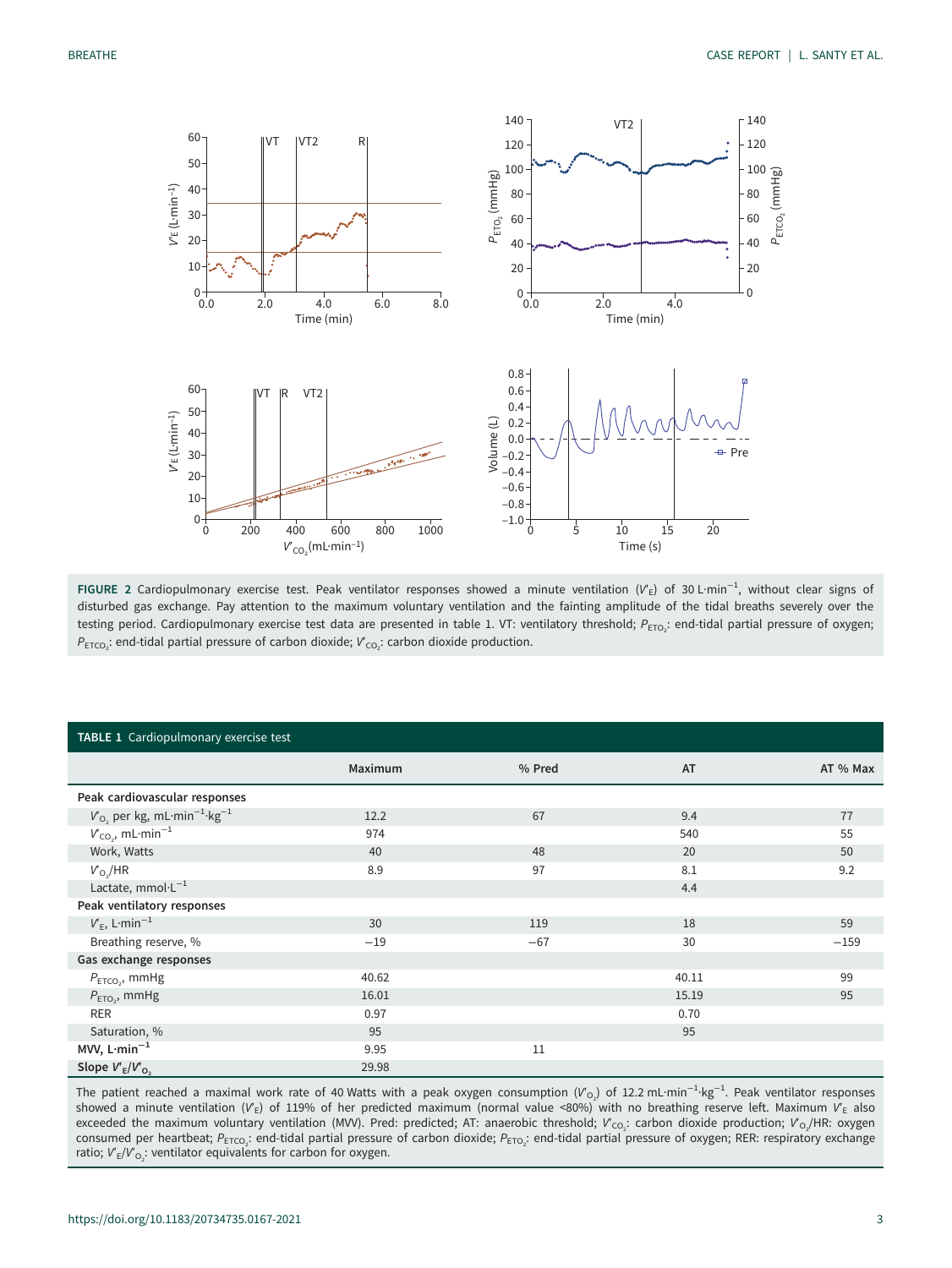<span id="page-3-0"></span>

| TABLE 2 Blood gas analysis                                                 |       |                 |  |  |  |
|----------------------------------------------------------------------------|-------|-----------------|--|--|--|
| <b>Test</b>                                                                | Value | Reference value |  |  |  |
| рH                                                                         | 7.35  | $7.37 - 7.45$   |  |  |  |
| $P_{CO}$ , mmHg                                                            | 58.5  | $32.0 - 45.0$   |  |  |  |
| $P_{O_2}$ , mmHg                                                           | 49.9  | $80.0 - 108.0$  |  |  |  |
| Bicarbonate, mmol·L <sup>-1</sup>                                          | 32.2  | $22.0 - 29.0$   |  |  |  |
| $P_{\text{CO}}$ : carbon dioxide tension; $P_{\text{O}}$ : oxygen tension. |       |                 |  |  |  |

Considering the chronic hypoxic hypercapnic respiratory failure, the patient was referred to the sleep disorder centre for polysomnographic evaluation. Diagnostic hypnogram with a full night tracing and a 4-min tracing are displayed in figure 3a and b, respectively. Apnoea–hypopnoea index (AHI) was 20.5 events per h, of which 18.3 events per h were scored as obstructive. Mean saturation during the night was 68.8%, mean transcutaneous partial pressure of carbon dioxide was 67.2 mmHg. There were no cardiac events, no periodic limb movements and no Cheyne–Stokes breathing.

| z<br>ask |  |
|----------|--|
|          |  |

What would be your treatment?

a) Weight reduction

- b) Continuous positive airway pressure (CPAP)
- c) CPAP in combination with oxygen therapy
- d) Noninvasive ventilation

[Go to Answers >>](#page-5-0)

Noninvasive ventilation was started with bilevel positive airway pressure, with a spontaneous/timed mode (inspiratory positive airway pressure  $12 \text{ cm}$ H<sub>2</sub>O/expiratory positive airway pressure  $4 \text{ cm}$ H<sub>2</sub>O, back-up rate 10 per min, inspiratory time 1.4 s). Saturation during the night improved (90–94%) and carbon dioxide tension decreased to 49 mmHg. Complaints of tiredness and headache reduced.

All these findings together raised suspicion for a NMD for which a new neurological evaluation was requested. Magnetic resonance imaging of the brain, cerebrospinal puncture and screening electromyography of the extremities did not reveal any obvious diagnosis. Eventually, an electromyography with repetitive nerve stimulation demonstrated decrement in nerve conduction at the M. nasalis suggestive for a postsynaptic



FIGURE 3 a) Full night tracing diagnostic hypnogram and b) 4-min tracing. The persistent hypercapnia cannot be explained by sleep apnoea alone. There are many episodes of hypoventilation, interrupted by arousal. W: wake; N1: non-rapid eye movement (REM) stage; R: REM; N2: non-REM stage 2; N3: non-REM stage 3; NAF1: oronasal flow measured with temperature gradient; NAF2P: oronasal flow measured with pressure gradient; VAB and VTH are recordings of abdominal and thoracic circumference; Tc<sub>co2</sub>: transcutaneous carbon dioxide; S<sub>ao2</sub>: oxygen saturation; P<sub>co2</sub>: carbon dioxide tension; PTT: pulse transit time; Phono: sound recording; FL: flow limitation.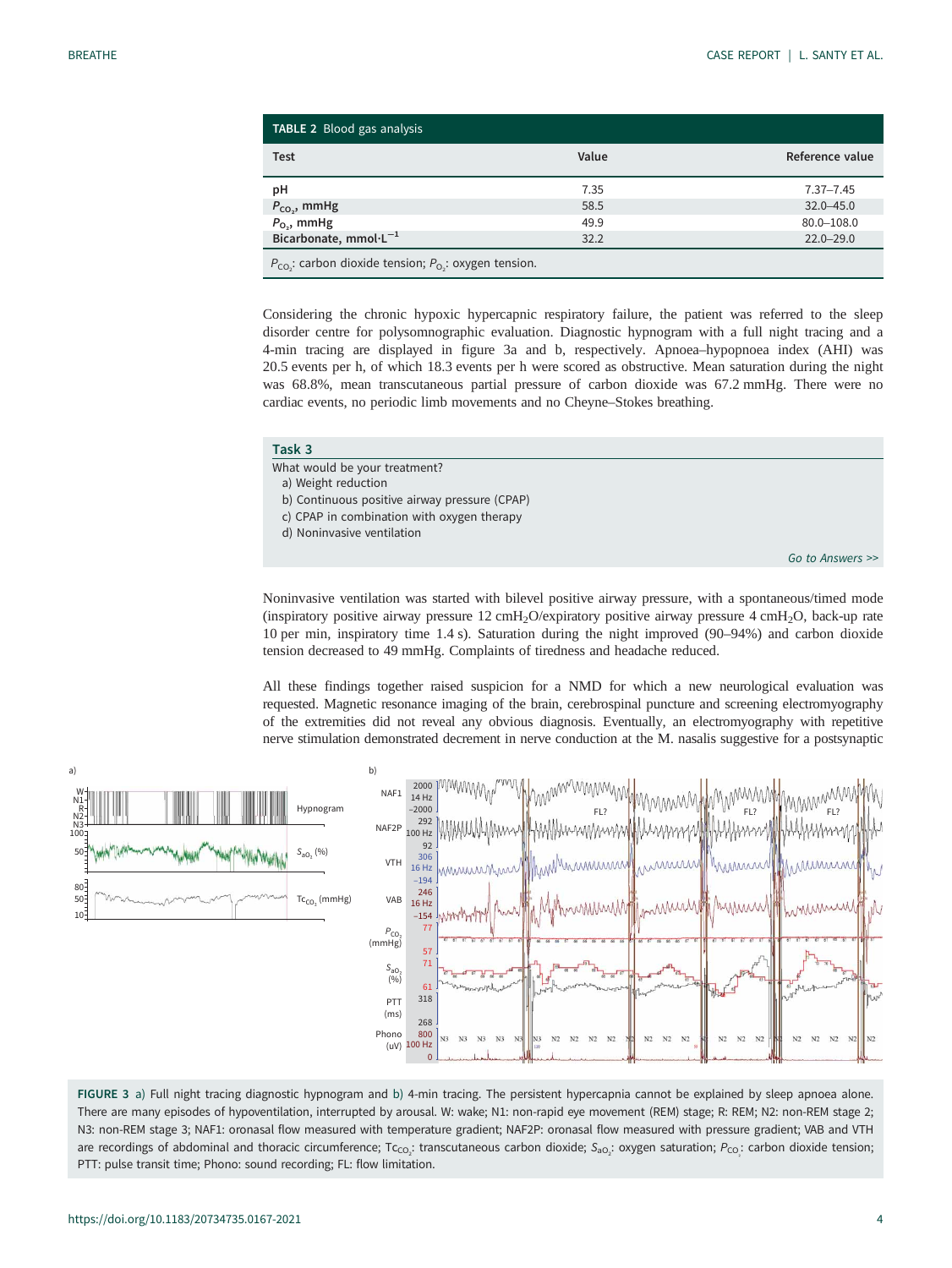

FIGURE 4 a) Flow–volume curves and pulmonary function test results. b) Maximum voluntary ventilation (MVV) curve and function test results. Re-evaluation 3 months after treatment with corticosteroids and pyridostigmine. Spirometry and MVV showed a clear improvement. MVV raised to 26.61 L (30%) and no longer showed a fainting amplitude. Pred: predicted; FVC: forced vital capacity; FEV<sub>1</sub>: forced expiratory volume in 1 s; PEF: peak expiratory flow.

neuromuscular junction disorder. Screening for antibodies was positive for muscle-specific serum kinase (MuSK). CT chest excluded an underlying thymoma. The diagnosis of seropositive MuSK-myasthenia gravis was made and treatment with high-dose corticosteroids and pyridostigmine was started.

Re-evaluation 3 months later by CPET and lung function (figure 4a) demonstrated a clear improvement. MVV raised to 26.61 L (30%) and did not show a fainting amplitude anymore (figure 4b). Peak work rate improved by 10 Watts (50 Watts, 60% of her predicted maximum) and  $V'_{\text{O}2}$  peak by 990 mL·min<sup>-1</sup> (67% predicted), FVC and  $FEV_1$  recovered to 1.42 L (47% predicted) and 1.22 L (51% predicted), respectively. Use of noninvasive ventilation was successful: the patient mentioned less fatigue, and daytime arterial carbon dioxide tension was normalised to 37 mmHg. With effective treatment of the myasthenia gravis, the noninvasive ventilation could be stopped. The patient was referred to a rehabilitation programme and further follow-up was provided by the neurological department.

#### **Discussion**

Myasthenia gravis is a chronic autoimmune disease in which antibodies cause impairment of neuromuscular transmission at the postsynaptic membrane of voluntary muscles [[3](#page-6-0)]. MuSK myasthenia gravis affects only 5–8% of all myasthenia gravis patients. MuSK has an important role in postsynaptic differentiation and clustering of the acetylcholine receptor, which is interfered with in the case of MuSK-antibodies. The typical clinical picture of this subtype is rapid onset and progression, with bulbar or ocular muscles being affected in 80% of cases. Generalised fatigue with axial muscle weakness and muscle atrophy has also been described [\[4\]](#page-6-0). Few case reports mention isolated respiratory insufficiency as the sole presentation [\[5\]](#page-6-0).

In this case the patient presented with dyspnoea for 2 years before the diagnosis was made. An initial work-up included normal spirometry and a mild positive challenge test, suggestive for asthma. It is not clear whether these symptoms were the first manifestation of the underlying myasthenia gravis, but this seems rather unlikely given the rapid progression of a MuSK-related myasthenia gravis disease.

As there was progressive exertional dyspnoea, CPET was performed showing ventilatory limitation ( peak  $V_{\rm E}$  (30 L·min<sup>-1</sup>) exceeding the MVV). MVV was notably reduced with a striking discrepancy between the measured MVV (9.95 L·min<sup>-1</sup>) and the predicted MVV (34 L·min<sup>-1</sup>, or 40×0.85 L) which was left unrecognised and interpreted as a poorly conducted manoeuvre. As one of the key characteristics of myasthenia gravis is progressive muscular weakness by repetitive activity, the sustained MVV is more likely to demonstrate respiratory muscle fatigue. Additionally, as a typical myasthenic pattern [\[6\]](#page-6-0), the curve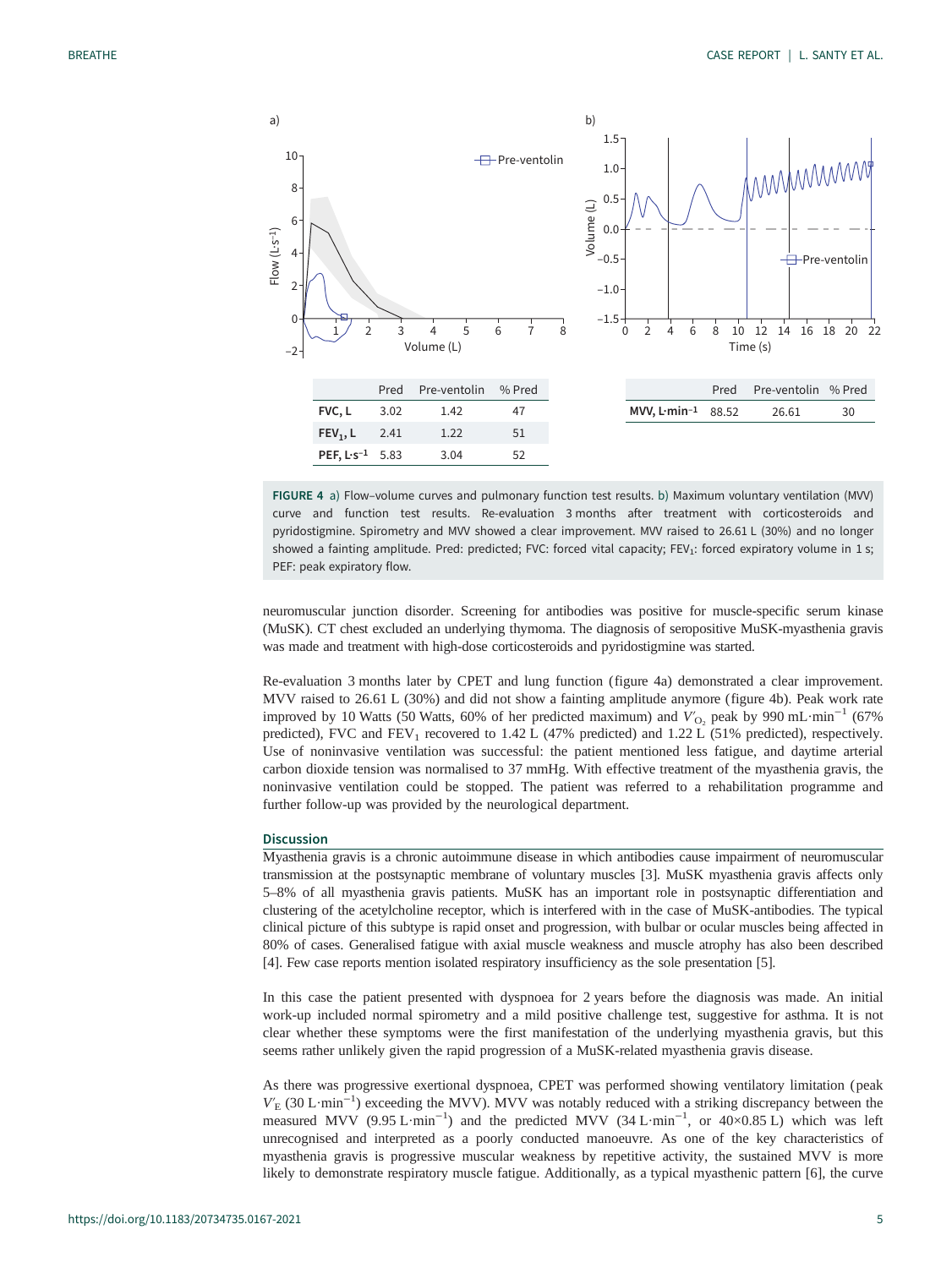<span id="page-5-0"></span>of the MVV showed a progressive reduction of inspiratory and expiratory volumes during the exercise, analogous to the decrement observed with repetitive nerve stimulation. Even in patients without respiratory complaints, a reduction in inhaled and exhaled volumes during MVV has been noticed [\[7\]](#page-6-0).

Because of sudden type II respiratory failure, repeat PFTs were performed. Spirometry revealed a restrictive pattern with reduced FVC and  $FEV<sub>1</sub>$  with a normal  $FEV<sub>1</sub>/FVC$  ratio. Both MIP and MEP were reduced, and diaphragm fluoroscopy demonstrated diminished but symmetrical movement of both domes. Although MIP and MEP tests should be considered single concentric muscular contractions and rather insensitive to detect muscle fatigue, the observed reduction of inspiratory muscle strength may fit within the progressive myasthenia gravis-related muscular atrophy. It resulted in hypopnoeas, apnoeas and eventually type II respiratory failure. As MuSK-related myasthenia gravis does not primarily affect the distal limb muscles, repetitive nerve stimulation of the proximal muscle groups is preferred in the case of MuSK-related myasthenia gravis suspicion [[4](#page-6-0)].

### Conclusion

This case illustrates the insidious onset and progression of MuSK myasthenia gravis, initially unrecognised despite clear early signs on CPET and spirometry. Myasthenia gravis or other NMD should be considered if PFTs reveal a decreased vital capacity with normal or high RV, without signs of underlying ILD. Diagnosis can be supported with reduced MIP/MEP, which are maximal isometric contractions. More sensitive assessments to address muscle fatigue are endurance manoeuvres such as the MVV. These assessments may support a faster diagnosis and initiation of adequate therapy.

# Answer 1

The patient reached a maximal work rate of 40 Watts (48% of her predicted maximum of 84 Watts). She achieved a peak oxygen consumption (V'<sub>O2</sub>) of 12.2 mL·min<sup>-1</sup>·kg<sup>-1</sup> (67% of her predicted maximum). The study showed a maximal effort evidenced by the patient's exhaustion (high Borg scores). Peak ventilatory responses demonstrated a minute ventilation (V'<sub>E</sub>) of 30 L·min $^{-1}$ ; 119% of her predicted maximum (normal value <80%) with no breathing reserve left. Maximum  $V<sub>E</sub>$  also exceeded the maximum voluntary ventilation (MVV) which was judged to be badly performed as the amplitude of the tidal breaths severely reduced over the testing period. Heart rate (HR) increased with increasing loads, with a large residual cardiac reserve (HR only 69% of predicted maximal HR, normal >90% predicted) at peak exercise. There were no signs of disturbed gas exchange, with a  $V_E/V_{O_2}$  ratio of 0.23 at anaerobic threshold, a stable peripheral oxygen saturation (95%) and a progressive rise of end-tidal partial pressure of carbon dioxide ( $P_{\text{ETCO}_2}$ ) with normal  $V_{\text{E}}$ /carbon dioxide production ( $V_{\rm CO_2}$ ) slope. Respiratory exchange ratio remained below 1.0 and capillary lactate at the end of the test was 4.4 mmol·L<sup>-1</sup>. The exercise test was stopped because of combined dyspnoea and leg fatigue (Borg dyspnoea scale 8/10, Borg fatigue scale 8/10). In summary, the exercise capacity was primarily impaired by a ventilatory limitation.

[<< Go to Task 1](#page-0-0)

#### Answer 2

b and c. In cases of restrictive PFTs, a distinction should be made between ILD, NMD and chest wall restriction. In cases of ILD, in which elastic recoil is increased, peak expiratory flow (PEF) is often disproportionally high with a steeper slope of the descending limb of the flow–volume curve and an increased FEV<sub>1</sub>/FVC ratio. The functional residual capacity (FRC) and residual volume (RV) are generally decreased. This contrasts with the findings in patients with NMD, obesity or chest wall deformation with no increased elastic recoil, resulting in a normal or slightly reduced FRC, lower TLC because of impaired inspiratory capacity and normal RV (the latter is sometimes increased in case of expiratory muscle weakness). In cases of NMD, PEF is typically decreased, and the curve is rather convex in shape and parallel to the predicted one. Because of reduced alveolar ventilation (V<sup>'</sup>A) diffusion capacity (D<sub>LCO</sub>) will be impaired in any of the diseases, with a reduced D<sub>LCO</sub>/V<sup>'</sup>A for ILD (impaired alveolar-capillary network) and a normal to increased  $D_{\text{LCO}}/V_A$  in cases of NMD or chest wall disease (normal alveolar-capillary network and if no atelectasis).

[<< Go to Task 2](#page-1-0)

## Answer 3

d. The full night tracing shows a fragmented sleep pattern with long periods of wakefulness. Although some events suggest flow limitation, the persistent grade of significant desaturation and hypercapnia was not linked to preceding reductions of amplitude of flow and sleep apnoea. The events observed on the 4-min tracing are mainly hypoventilation episodes, interrupted by arousal. Noninvasive ventilation is the first treatment of choice for this severe (obstructive) hypoventilation.